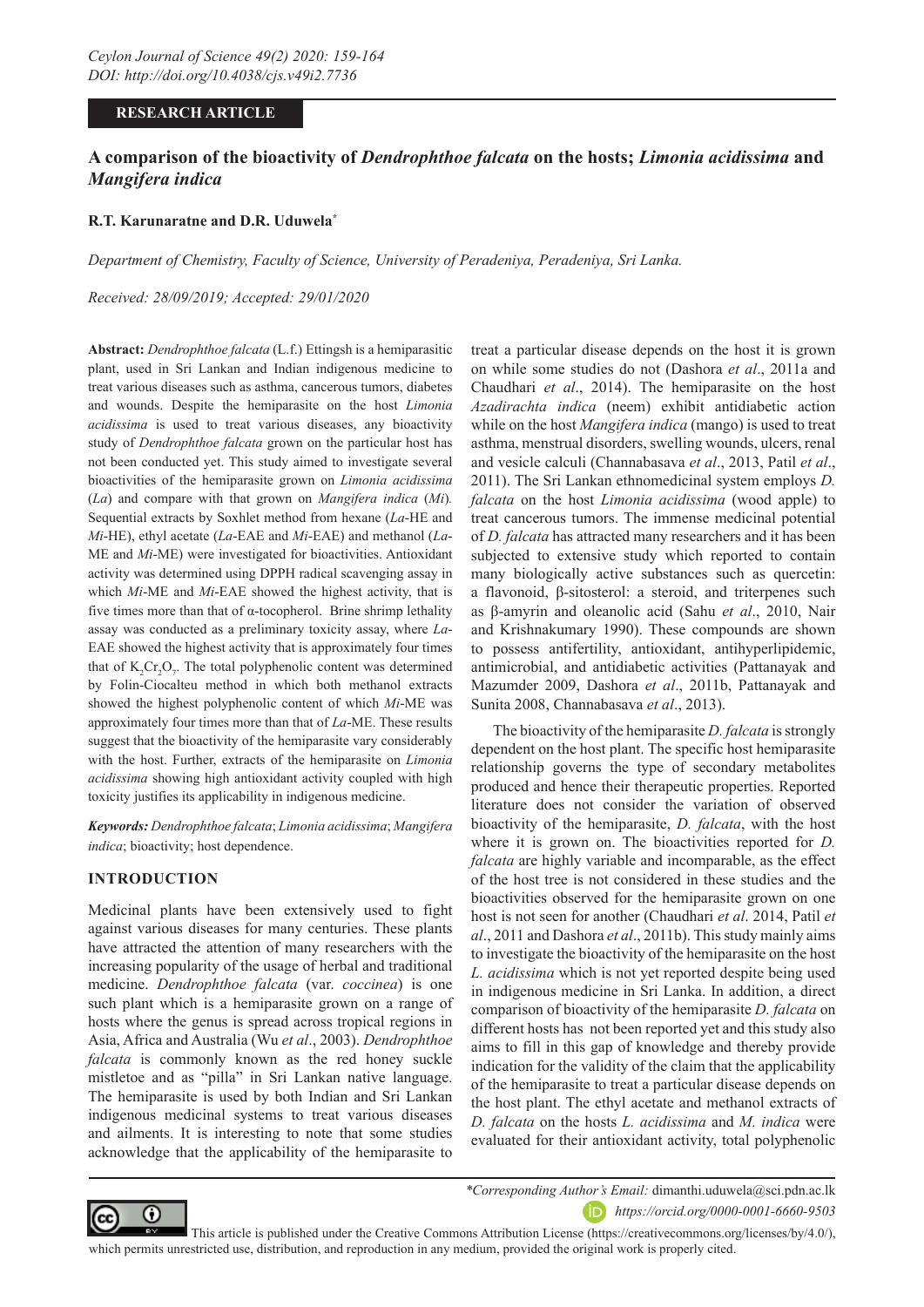content and brine shrimp lethality while the hexane extracts were only evaluated for their brine shrimp lethality.

## **METHODS AND MATERIALS**

#### **Plant collection and extraction**

The areal parts excluding the leaves of the hemiparasite *D. falcata* on the host *L. acidissima* and *M. indica* were collected from Kurunegala, North Western Province, Sri Lanka in February 2018 and Menikhinna, Central province, Sri Lanka in March 2018 respectively. The collected plant specimens were authenticated as *D. falcata* by the National Herbarium at the Royal Botanical Gardens, Peradeniya. The areal parts of the plant materials were washed and cut into 3 to 4 cm pieces. They were air dried for a period of two weeks and ground to a fine powder. The powdered plant materials were sequentially extracted by Soxhlet method using hexane, ethyl acetate and methanol respectively. Initially, 50 g of powdered *D. falcata* was extracted using 500 mL each from the above-mentioned solvents for 16 hours per solvent. Before changing to the next solvent, the plant material was air dried for 2 hours to remove residual solvent. Extracts obtained from each solvent were concentrated using a rotary evaporator at 30 ºC to obtain the final yield in paste or powder form.

#### **Determination of antioxidant activity**

The antioxidant activity was determined by DPPH radical scavenging assay as described by Patil *et al*., (2011), with slight changes. Briefly, a concentration series was prepared in methanol for the ethyl acetate and methanol extracts of *D. falcata* and α-tocopherol as the positive control (Table 1). Then each solution (3.00 mL) was separately mixed with DPPH solution (1 mM, 200 μL) and kept in the dark for 15 minutes. The absorbance was measured at 517 nm using the UV-Vis spectrophotometer (Shimadzu UV-1800). The absorbance of 200 μL of DPPH solution in 3.00 mL of methanol was used as the negative control. All the experiments were carried out in triplicate. The percentage antioxidant activity values were calculated and the  $IC_{50}$ values for each extract were determined using probit analysis.

#### **Determination of total polyphenolic content**

The total polyphenolic content was determined by Folin-Ciocalteu method as described by Singleton *et al*., (1999), with slight modifications. A volume of 400 μL of gallic acid standard solutions prepared in water (200, 100, 80, 60, 40, 20, 10 ppm) were mixed with Folin-Ciocalteu

solution (2.00 mL) and kept for 8 minutes. After that,  $\text{Na}_2\text{CO}_3$  solution (1.60 mL of 7.5% w/v) was added to each solution and was kept for 1 hour followed by measuring the absorbance using the UV-Vis spectrophotometer at 765 nm. Each experiment was carried out in triplicates to construct the calibration plot. Next, following the same steps, the absorbance values were measured for each extract of *D. falcata* prepared in 70% (v/v) methanol at a final concentration of 6 ppm. The total polyphenolic content was determined by the calibration curve and was expressed as mg of gallic acid equivalent (GAE) per g of dry weight of extract (mg GAE/g).

# **Determination of brine shrimp lethality**

The brine shrimp lethality assay was conducted as a preliminary determination of toxicity studies as described by Pelka *et al*., (2000), which included hatching of brine shrimp nauplii (*Artemia salina*) from artificially prepared sea water and testing the lethality of these nauplii caused by the plant extracts. Brine shrimp eggs (0.010 g) were added to artificial sea water (600.0 mL) and the solution was aerated and illuminated for 24 hours at ambient conditions. The hatched nauplii were transferred to another beaker containing 600.0 mL of artificial sea water and kept for another 24 hours under the same conditions.

A 1000 ppm stock solution for each of the extracts of *D. falcata* was prepared in artificial sea water solution containing 1% (v/v) DMSO (Parra *et al*., 2001). Then, a concentration series of 1000, 500, 250, 125, 50, 5, 1 ppm was prepared for each of the extracts and for  $K_2Cr_2O_7$  as the positive control. A 1% (v/v) DMSO solution in artificial sea water was used as the negative control. Each extract solution (4.00 mL) prepared was transferred to a test tube with 10 brine shrimp nauplii (48-hour old) and kept closed at room temperature. After 24 hours the number of surviving nauplii were counted and the  $LC_{50}$  was determined by probit analysis.

# **RESULTS AND DISCUSSION**

*D. falcata* on the hosts *L. acidissima* and *M. indica* exhibited considerable variation of antioxidant activity as depicted by the significantly different  $IC_{50}$  values determined by the DPPH radical scavenging assay (Figure 1).

The hemiparasite grown on *M. indica* exhibited a much higher antioxidant activity compared to that on *L. acidissima*. The *Mi-*ME and *Mi-*EAE showed almost five times more activity than the positive control, α-tocopherol, which exhibited an IC<sub>50</sub> value of 14.29 ppm that lies well

**Table 1:** Concentration series prepared for each extract and the positive control.

| <b>Plant specimen/Control</b> | <b>Extract</b>            | Concentration series / ppm                   |
|-------------------------------|---------------------------|----------------------------------------------|
| Limonia acidissima (La)       | Methanol $(La$ -ME)       | $0.5, 0.6, 0.7, 0.8, 0.9, 1, 2, 4, 6, 8, 10$ |
|                               | Ethyl acetate $(La$ -EAE) | 1, 5, 10, 15, 20, 30, 40, 50                 |
| Mangifera indica (Mi)         | Methanol $(Mi$ -ME)       | 1, 2, 3, 4, 5, 6, 7, 8, 9, 10                |
|                               | Ethyl acetate (Mi-EAE)    | 1, 3, 5, 7, 10, 15, 20, 30, 40               |
| Positive control              |                           | 5, 10, 15, 20, 25, 30                        |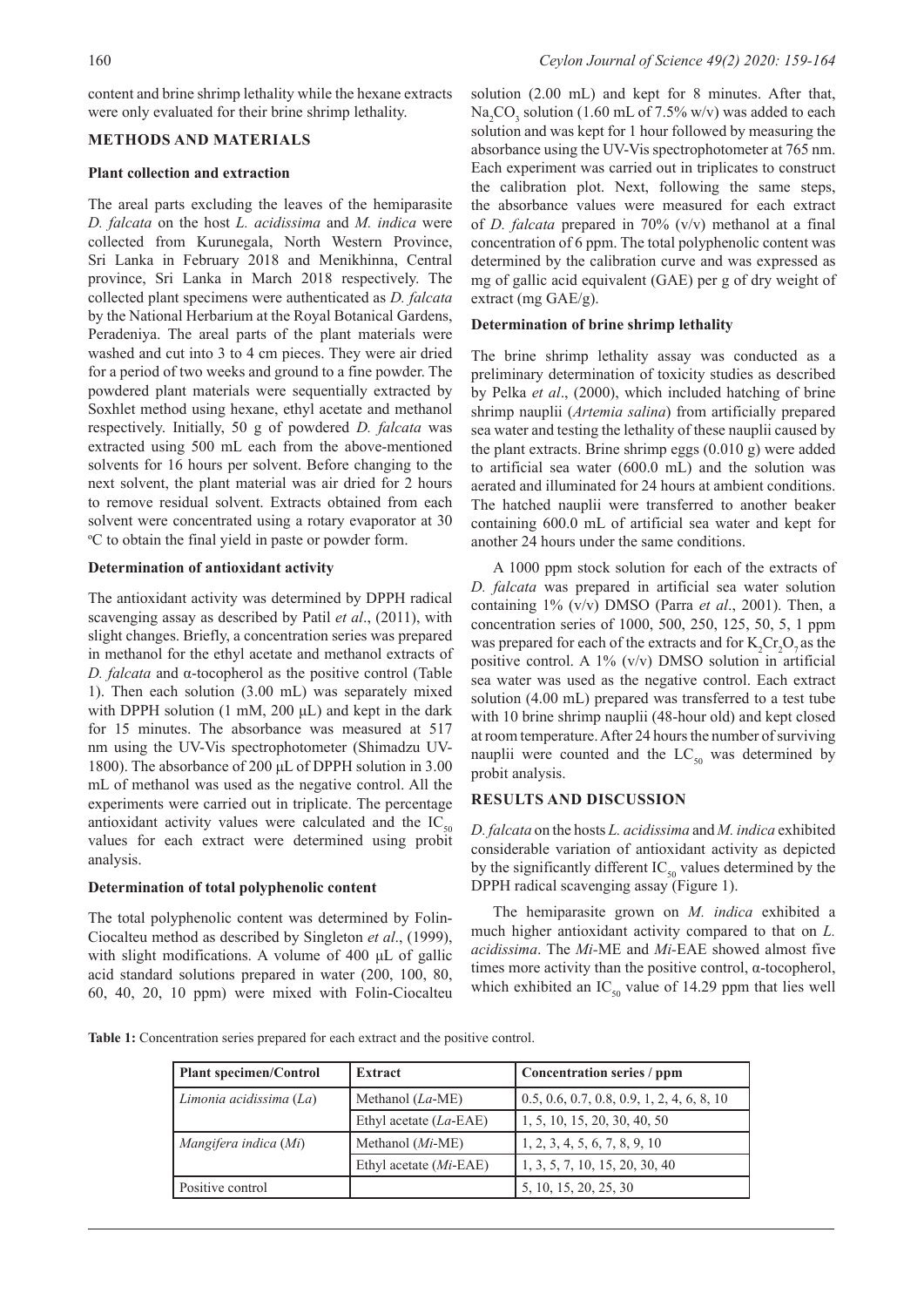

**Figure 1:** Variation of the IC<sub>50</sub> values of antioxidant activity of the extracts of *D. falcata*.



**Figure 2:** Variation of total polyphenolic content of the extracts of *D. falcata*.

within the reported range of 12 to 45 ppm (Muid *et al*., 2013, Asnaashari *et al*., 2014, Domínguez *et al*., 2005, Mishra *et al*., 2012). Interestingly, even though the extracts of *D. falcata* on *M. indica* showed a much higher antioxidant activity than the positive control, there was a very little variation in the activity between the two extracts. However, the two extracts of *D. falcata* on *L. acidissima* showed considerably more variation in the antioxidant activity in which *La*-ME showed almost two times more activity than the positive control while *La*-EAE and the positive control have similar activity. The hexane extracts of *D. falcata* were not considered for the antioxidant activity assay as phenolic compounds which usually contribute to the antioxidant activity get extracted to polar solvents readily, while non-polar hexane extracts usually show little to no antioxidant activity (Oboh *et al*., 2008).

The antioxidant activity of all extracts except *La-*EAE showed a higher radical scavenging ability than the positive control. The  $IC_{50}$  values reported for methanol and aqueous extracts of leaves of *D. falcata* grown on *M. indica*  are 77.8 ppm and 144 ppm respectively (Patil *et al*., 2011). Further, another study reports the  $IC_{50}$  values for methanol and aqueous extracts for the areal parts of *D. falcata* (host not specified) as 18 ppm and 26 ppm respectively (Dashora *et al*., 2011b). Reported results and the results of the current study suggest that the areal parts of the hemiparasite yield better antioxidant activity than leaves alone. The results of DPPH assay suggest that *D. falcata* on *L. acidissima* is a

potent source of antioxidant species which may have great therapeutic potential as indicated by the usage of this plant in indigenous medicinal systems, as free radical damage in biological systems is attributed to many diseases.

The high antioxidant activity observed for *D. falcata* in this investigation suggests that the areal parts of *D. falcata* exhibit potent free radical neutralization ability. This can be attributed by the high polyphenolic content (Chaudhari *et al*., 2014, Patil *et al*., 2011, Dashora *et al*., 2011b). Therefore, the total polyphenolic content of the extracts was determined by the Folin-Ciocalteu method (Figure 2).

The extracts of the hemiparasite on the host *M. indica* showed a substantially higher total polyphenolic content than the extracts of the hemiparasite on the host *L. acidissima*. The *Mi*-ME showed the highest total polyphenolic content of 99.6 mg GAE per g of extract. The *La*-ME interestingly showed almost four times lower total polyphenolic content than *Mi-*ME*.* The ethyl acetate extracts (*La*-EAE and *Mi-*EAE) also showed a similar variation in the total polyphenolic content where *La*-EAE showed almost seven times lower total polyphenolic content than *Mi-*EAE. Overall, the methanol extracts of the hemiparasite showed a higher total polyphenolic content than the ethyl acetate extracts.

Most polyphenolic compounds act as free radical scavengers, hence samples rich in polyphenolic content often exhibit strong antioxidant activity which is reflected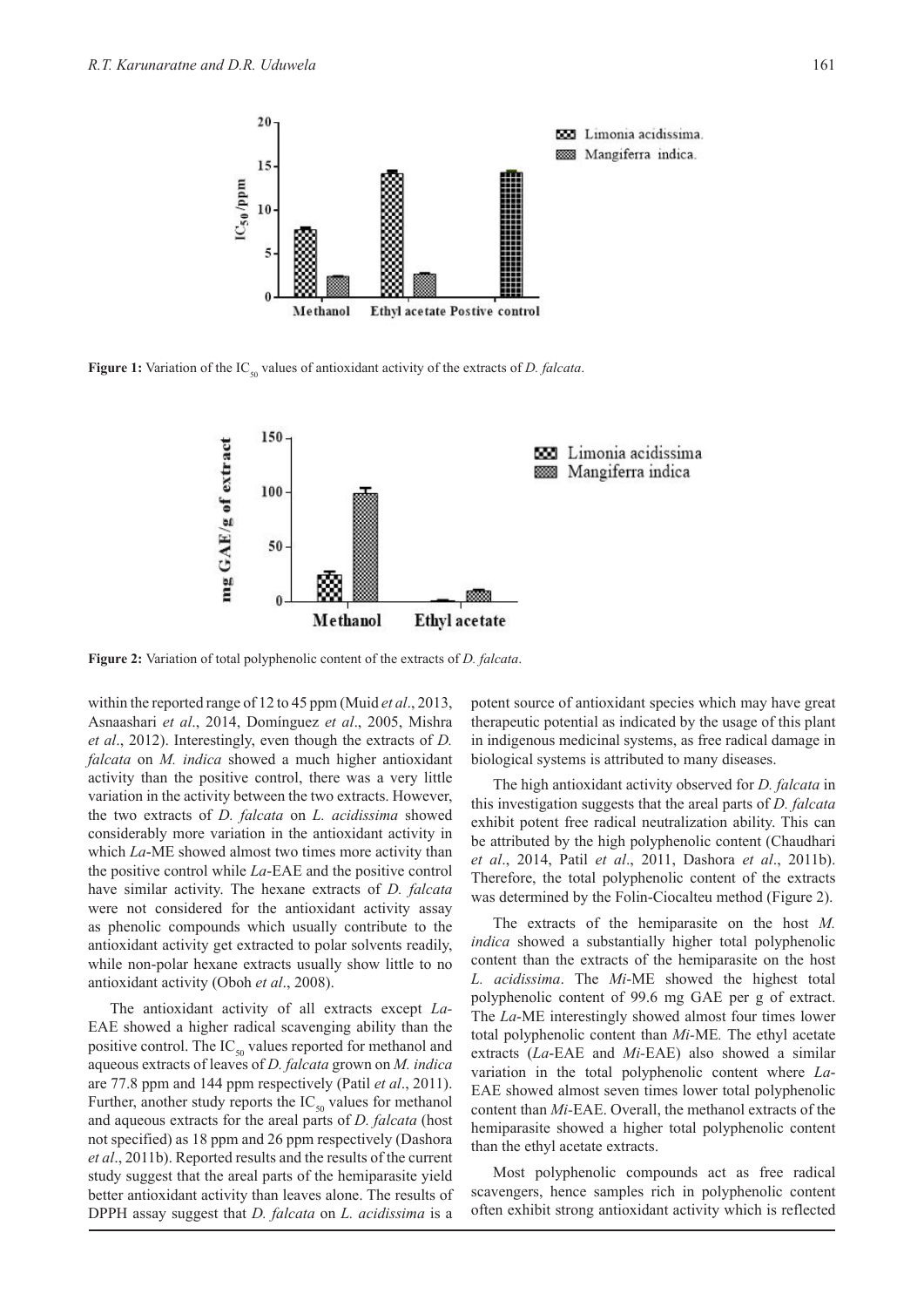in this investigation (Fauconneau *et al*., 1997). The extracts of *D. falcata* on *M. indica* which shows the highest total polyphenolic content also showed the highest antioxidant activity compared to the extracts of the hemiparasite on *L. acidissima* which possess lower polyphenolic content. The type and quantity of polyphenolic compounds is greatly influenced by the host-hemiparasite relationship.

In a study it was reported that the total polyphenolic content of a host unspecified *D. falcata* methanol extract was 10.78 mg GAE per g of extract (Pattanayak *et al*., 2012). However, in the current study, 99.6 and 25.1 mg GAE per g of extract were obtained for the *Mi-*ME and *La-*ME respectively. These observed differences in total polyphenolic content in the two investigations can be attributed to probable differences in hosts.

The toxicity of the extracts was evaluated using brine shrimp lethality assay (Figure 3). The *La-*EAE showed the highest toxicity among all the extracts of *D. falcata* with an  $LC_{50}$  value of 12.80 ppm which is surprisingly very low even compared to the  $LC_{50}$  value of the positive control,  $K_2Cr_2O_7$ , of 50.40 ppm which lies within the broad range of reported values for 48 hours brine shrimp lethality assay (Naidu *et al*., 2014, Kos *et al*., 2016, Baravalia *et al*.. 2012). According to toxicity indices described by Mungenge *et al*., (2014), all extracts of *D. falcata* on the host *L. acidissima*  were highly toxic, exhibiting  $LC_{50}$  values less than 100 ppm. On the other hand, *Mi-*HE can be considered as highly toxic, while *Mi-*ME is moderately toxic and *Mi*-EAE is nontoxic. Interestingly, ethyl acetate extracts of the hemiparasites, *La-*EAE and *Mi-*EAE, showed the highest and the lowest toxicity for brine shrimp lethality assay respectively proving the host dependence on the biological activity of the hemiparasite.

The higher toxicity seen in the hemiparasite on the host *L. acidissima* particularly in the ethyl acetate extract (*La-*EAE) correlates well with the Sri Lankan ethnomedicinal usage of the plant on *L. acidissima* to treat cancerous tumors. Anticancer natural products usually possess high toxicity which should selectively exhibit toxicity towards cancer cells. It can be inferred that the extracts of *D. falcata* on *L. acidissima* which show high toxicity would

also show higher anticancer activity as literature explains the correlation between the preliminary toxic activity with brine shrimp assay and the anticancer activities (McLaughlin *et al*., 1993). This property coupled with high antioxidant activity could be an added advantage due to their ability to modulate cell signaling pathways and thereby to control cancers by preserving normal cell cycle regulation, inhibiting proliferation and inducing apoptosis, inhibiting tumor invasion and angiogenesis and suppressing inflammation (Valko *et al*., 2007). However, neither reports nor ethnomedicinal records are encountered for the usage of *D. falcata* on the host *M. indica* as an anticancer medication system which is reflected by the relatively lower toxicity values observed for the extracts of the hemiparasite on *M. indica.*

The significant variation of the biological activities of the hemiparasite on the hosts *L. acidissima* and *M. indica*  can be attributed to two main factors; the host hemiparasite relationship and the environmental conditions. The hostparasite relationship determines the type of secondary metabolites produced in the hemiparasite as different hosts react in different manners to the hemiparasite which in turn greatly influences the secondary metabolites produced in the hemiparasite on the selected host (Bouwmeester *et al*., 2003). This study illustrates the influence of the host on the type and/or quantity of secondary metabolites produced by *D. falcata* and hence the therapeutic properties of *D. falcata*  change with the host species involved. The environmental conditions also play a role in determining the types of secondary metabolites produced (Ramakrishna *et al*., 2011, Pavarini *et al*., 2012, Sampaio *et al*., 2016). *D. falcata* on *L. acidissima* was collected from the North-western province of Sri Lanka which is classified as an intermediate wet dry zone, while *D. falcata* on *M. indica* was collected form the Central province which falls into the wet zone of Sri Lanka. The variation in the environmental conditions in the two zones may have also contributed to the observed difference in the biological activities of the same hemiparasite on the two hosts.



Figure 3: Variation of the LC<sub>50</sub> values of brine shrimp lethality of the extracts of *D. falcata*.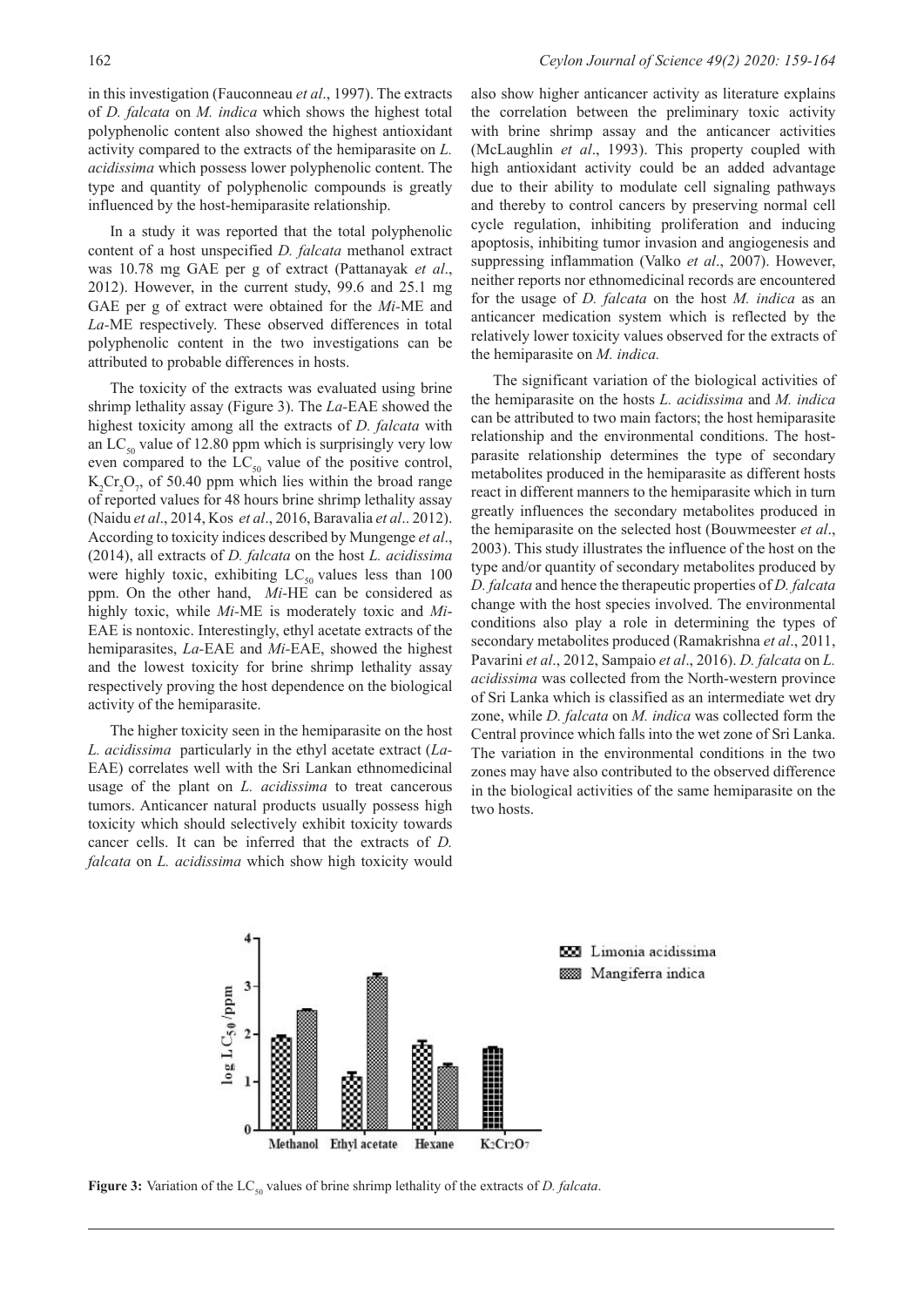# **CONCLUSIONS**

The host dependence on bioactivity of *D. falcata* is clearly depicted in the findings of this study. The extracts of *D. falcata* on the hosts *L. acidissima* and *M. indica* exhibited considerable variation in antioxidant activity, total polyphenolic content and brine shrimp lethality. The highest antioxidant activity was shown by the methanol extract of *M. indica* with an  $IC_{50}$  value of 2.42 ppm. The highest brine shrimp lethality was shown by the ethyl acetate extract of *L. acidissima* with a  $LC_{50}$  value of 12.8 ppm. The extracts of the hemiparasite on *M. indica* showed a much higher total polyphenolic content than the respective extracts of the hemiparasite on the host *L. acidissima,* where *Mi-*ME showed the highest total polyphenolic content which correlates well with the high antioxidant activity observed for this extract as polyphenolic compounds act as free radical scavengers.

The significant variation of bioactivity of *D. falcata*  with the host species in this investigation signifies that the metabolism of *D. falcata* is strongly influenced by the host species. This validates the ethnomedicinal claim, that the applicability of *D. falcata* to treat a particular disease depends on the host species.

The ethyl acetate extract (*La*-EAE) of *D. falcata* on *L. acidissima* showed a high antioxidant activity  $(IC_{50}, 14.16)$ ppm) coupled with high toxicity on brine shrimp lethality  $(LC<sub>so</sub>, 12.8 ppm)$  which indicates the validity of the usage of the hemiparasite on *L. acidissima* to treat cancerous tumors in Sri Lankan ethnomedicinal system. More experimentation on anti-cancer studies will provide useful insights to confirm its ethnomedicinal applicability.

# **ACKNOWLEDGEMENT**

The authors wish to thank the Department of Chemistry, Faculty of Science, University of Peradeniya for all the facilities provided.

# **STATEMENT OF CONFLICT OF INTEREST**

Authors declare no conflict of interest.

#### **REFERENCES**

- Asnaashari M., Farhoosh R. and Sharif A. (2014). Antioxidant activity of gallic acid and methyl gallate in triacylglycerols of Kilka fish oil and its oil-inwater emulsion, *Food Chemistry*, **159**: 439-444. DOI: 10.1016/j.foodchem.2014.03.038*.*
- Baravalia Y., Vaghasiya Y. and Chanda S. (2012). Brine shrimp cytotoxicity, anti-inflammatory and analgesic properties of *Woodfordia fruticosa* Kurz Flowers, *Iranian Journal of Pharmaceutical Research*, **11**: 851- 861. DOI: 10.22037/IJPR.2012.1111.
- Bouwmeester., Matusova H. J., Zhongkui R., Beale S. and Michael H. (2003), Secondary metabolite signaling in host-parasitic plant interactions, *Current Opinion in Plant Biology*, **6**(4): 358-364. DOI: 10.1016/s1369- 5266(03)00065-7.
- Channabasava, Govindappa, M. and Sadananda, T.S. (2013). In-vitro anti-diabetic activity of parasitic plant,

*Dendrophthoe falcata* (L.f) Ettingsh, *Natural products*, **9**(8): 311-318.

- Chaudhari, M.P., Ghode, R.A., Bhalani, K.D., Upadhyay, S.U. and Upadhyay, U.M. (2014). Antimicrobial and antioxidant potency of *Dendrophthoe falcata* linn, *International Journal of Pharmacognosy. (Panchkula, India),* **1**(8): 512-515. DOI: 10.13040/ IJPSR.0975-8232.IJP.
- Dashora, N., Sodde, V., Bhagat, J., Prabhu, K.S. and Lobo, R. (2011a). Antitumor activity of *Dendrophthoe falcata* against ehrlich ascites carcinoma in swiss albino mice, *Pharmaceutical Crops*, **2**: 1-7. DOI: 10.2174/2210290601102010001.
- Dashora, N., Sodde, V., Prabhu, K.S. and Lobo, R. (2011b). Antioxidant activities of *Dendrophthoe falcata* (L.f.) Etting, *Pharmaceutical Crops*, **2**: 24-27. DOI: 10.2174/2210290601102010024.
- Domínguez, M., Nieto, A., Marin, J.C., Keck, A.S., Jeffery, E. and Céspedes, C.L. (2005). Antioxidant activities of extracts from *Barkleyanthus salicifolius* (Asteraceae) and *Penstemon gentianoides* (Scrophulariaceae), *Journal of Agricultural and Food Chemistry*: **53**: 5889- 5895. DOI: 10.1021/jf0504972*.*
- Fauconneau, B., Waffo-Teguot, P., Huguet, F., Barrier, L., Decendit, A. and Merillon, J. (1997). Comparative study of radical scavenger and antioxidant properties of phenolic compounds from *Vitis vinifera* cell cultures using invitro tests, *Life Sciences*, **61**(21): 2103-2110. DOI: 10.1016/s0024-3205(97)00883-7.
- Kos, M., Kahru, A., Drobne, D., Singh, S., Kalčíková, G., Kühnel, D., Rohit, R., Gotvajn, A.Ž. and Jemec, A. (2016). A case study to optimise and validate the brine shrimp *Artemia franciscana* immobilisation assay with silver nanoparticles: The role of harmonisation, *Environmental Pollution*, **213**: 173-183. DOI: 10.1016/j.envpol.2016.02.015.
- McLaughlin., Chang, J.L., Smith, C. and David, L. (1993). Simple bench-top bioassays (Brine Shrimp and Potato Discs) for the discovery of plant antitumor compounds: Review of recent progress, *ACS Symposium. Series*, Pp. 112-137. DOI: 10.1021/bk-1993-0534.ch009.
- Mishra, K., Ojha, H. and Chaudhury, N.K. (2012). Estimation of antiradical properties of antioxidants using DPPH - assay: A critical review and results, *Food Chemistry*, **130**(4): 1036-1043. DOI: 10.1016/j. foodchem.2011.07.127.
- Muid, S., Ali, A.M., Yusoff, K. and Nawawi, H. (2013). Optimal antioxidant activity with moderate concentrations of tocotrienol rich fraction (TRF) in in vitro assays, *International Food Research Journal*, **20 (2)**, 687-694.
- Mungenge, C., Zimudzi, C., Zimba, M. and Nhiwatiwa, T. (2014). Phytochemical screening, cytotoxicity and insecticidal activity of the fish poison plant *Synaptolepis alternifolia* Oliv. (Thymelaeaceae), *Journal of Pharmacognosy and Phytochemistry*, **2**(5): 15-19.
- Naidu, J.R., Ismail, R. and Sasidharan, S. (2014). Acute oral toxicity and brine shrimp lethality of methanol extract of *Mentha spicata* L(Lamiaceae), *Tropical Journal of Pharmaceutical Research*, **13**(1): 101-107. DOI: 10.4314/tjpr.v13i1.15.